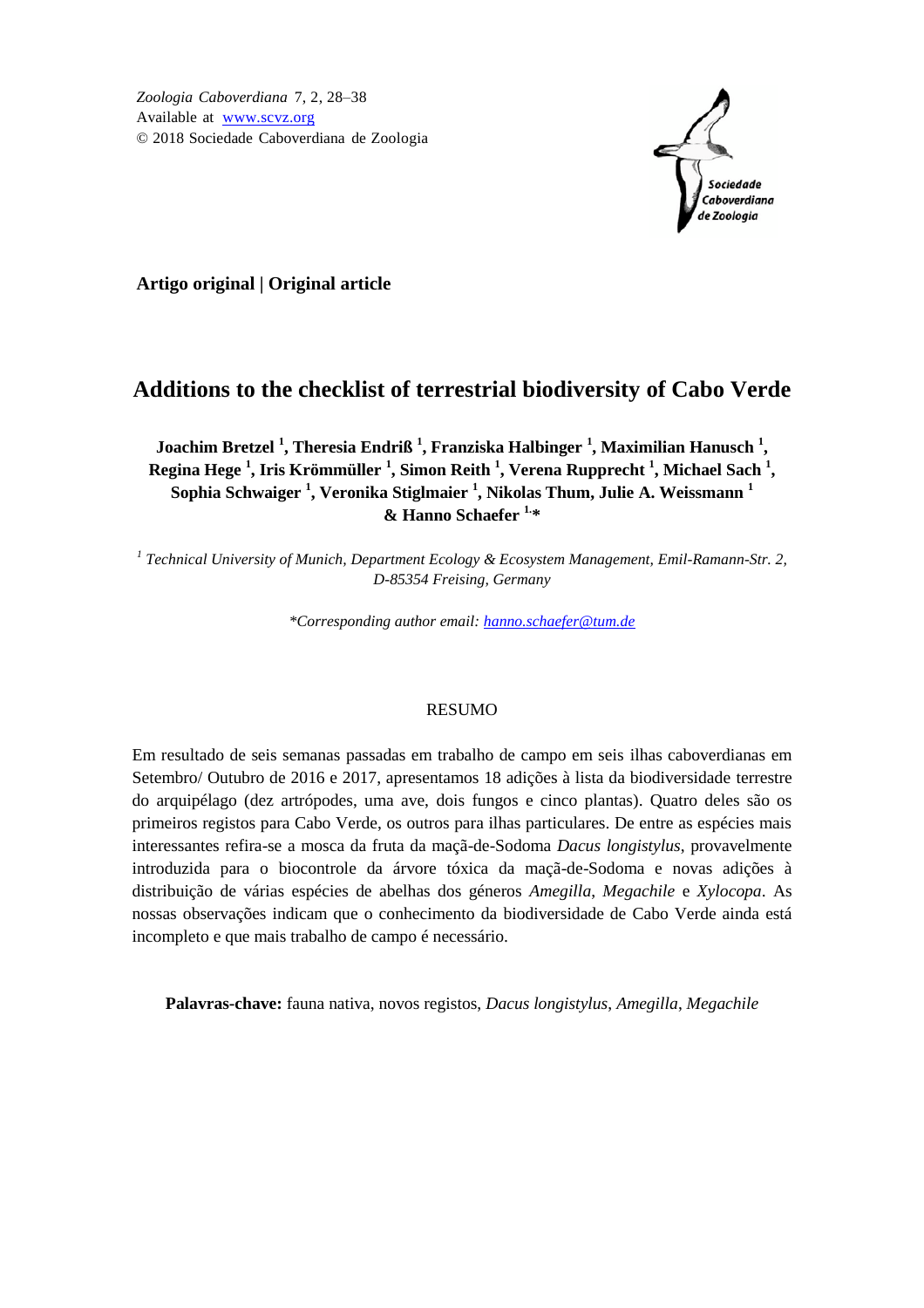#### ABSTRACT

Based on six weeks spent in the field on six Cabo Verdean Islands in September/ October 2016 and 2017, we present 18 additions to the checklist of terrestrial biodiversity of the archipelago (ten arthropods, one bird, two fungi, and five flowering plants). Four of them are first records for Cabo Verde, the others for particular islands. Most interesting are the apple of Sodom fruit fly *Dacus longistylus*, perhaps actively introduced for biocontrol of the toxic apple of Sodom tree and the additions to the distribution of several bee species of the genera *Amegilla*, *Megachile*, and *Xylocopa*. Our observations indicate that the biodiversity of Cabo Verde is still incompletely known and more fieldwork is needed.

**Keywords:** native fauna, new records, *Dacus longistylus*, *Amegilla*, *Megachile*

#### INTRODUCTION

In the Macaronesian region, the terrestrial and marine biodiversity of the Canary Islands and Madeira are well-studied but our knowledge of other archipelagos, including the Azores and Cabo Verde seems much less complete, when counting and comparing the species numbers in published checklists (Borges *et al.* 2010; Arechavaleta *et al.* 2005). This is especially the case for arthropods, where, for example, no species of the bee genus *Amegilla* is mentioned in the Cabo Verde Hymenoptera checklist (Baéz *et al.* 2005) even though Brooks (1988) already described and listed several Cabo Verde endemics of that genus. Bryophytes and even flowering plants probably also need more work in terms of basic taxonomy, ecology and biogeography.

This type of information is crucial for conservation management but also for macroecological studies which rely on robust distribution data. As an exception, the avifauna of Cabo Verde is rather well-known due to the efforts of Hazevoet (1995) and others. While the information of the bird checklist (López-Jurado *et al.* 2005) is a bit outdated, the field guide of Garcia-del-Rey (2011) is still a good reference.

During two botanical and zoological trips to Cabo Verde in 2016 and 2017, we observed several animal, plant and fungus species not mentioned in the checklist of animals, plants, and fungi of Cabo Verde (Arechavaleta *et al.* 2005) or new to a particular island. The aim of this contribution is to publish those new records and discuss their importance.

#### MATERIAL AND METHODS

The first sampling took place in September/ October 2016, when the islands of Boavista, Sal, Santiago, São Vicente, and Santo Antão were visited by the senior author for three weeks. The second trip took place in September/October 2017, when all authors visited the five islands of the previous trip plus Fogo. On each of the islands, we went for half- or full-day hikes and tried to identify as many terrestrial species as possible, but we did not perform standardized monitoring or used any particular method for targeting a taxonomic group. All new records except birds are documented with photographs. We describe our observations and whenever possible provide details on numbers of individuals and ecology of the species in Cabo Verde.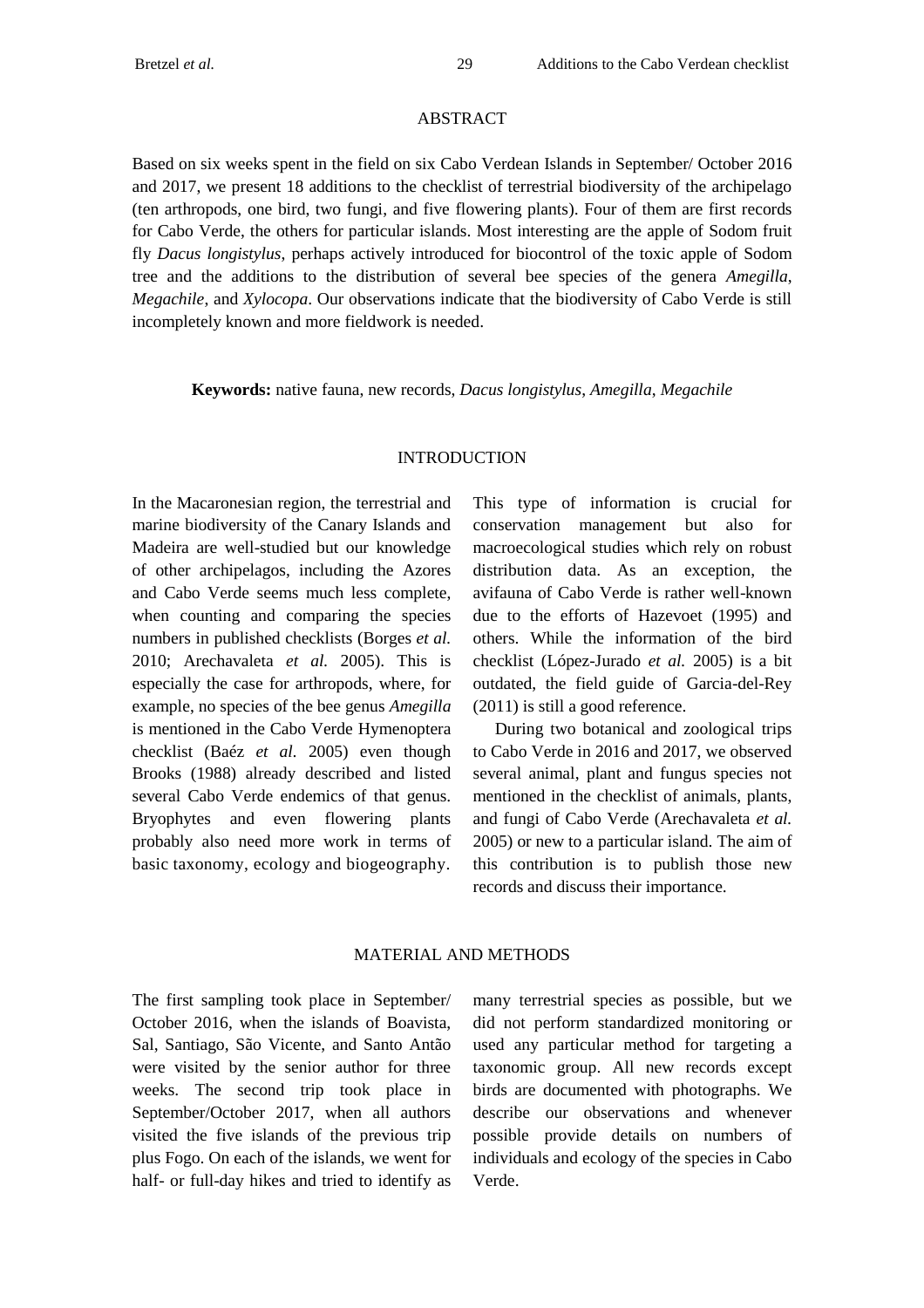# RESULTS

Altogether, we add new observations for 18 species, ten of them arthropods, one bird, two fungi, and five flowering plants (Table 1).

# **ANIMALIA Arthropoda**

## Arachnida

Araneae: The banded-legged golden orb-web spider *Nephila senegalensis,* so far reported from Brava, Fogo, Maio, Santiago, and Santo Antão (García *et al.* 2005), was found in high densities on Boavista in 2016 and 2017 (Fig. 1A). The huge females had their webs preferably in *Tamarix* and *Acacia* shrub, often across foot paths. The largest prey items seen in the webs included grasshoppers and female carpenter bees *Xylocopa modesta*.

## Chilopoda

Scolopendromorpha: One *Scolopendra morsitans* centipede so far known from Fogo, Maio, Sal, Santiago, Santo Antão, and São Vicente (Zapparolia *et al.* 2005), was found under stones in semi-desert habitat near Sal Rei, Boavista together with juvenile geckos (Fig. 1B).

### Insecta

Diptera: The fruit fly *Dacus longistylus* (Fig. 1C) was found in considerable numbers on Fogo while mating on flowers and young fruits of *Calotropis procera*.

Orthopthera: The house cricket *Acheta domesticus*, so far reported from Maio, Santiago, Santo Antão, and São Vicente (Baéz & Oromí 2005), was found dead at Boavista airport (Fig. 1D). The large conehead *Ruspolia nitidula*, so far reported from Santo Antão and São Nicolau (Baéz & Oromí 2005), was found on Fogo during our 2017 trip (Fig. 1E).

Hymenoptera*: Apis mellifera*, so far reported from Santiago only (Baéz *et al.* 2005), was observed on Boavista, Fogo, and Santo Antão in high numbers on ice plant flowers (Aizoaceae) but also on ornamentals in gardens (Fig. 1F).

No leafcutter bee was listed by Baéz *et al.* (2005), but a specimen of a small, widespread African species, *Megachile concinna*, collected on Sal, was included in a recent phylogenetic analysis (Soltani *et al.* 2017). The species was now observed in relatively small numbers also on Boavista, Fogo, and Santo Antão (Fig. 2 A and B), where it visited different *Lotus* species as well as Brassicaceae and *Cleome* species (Capparidaceae).

The carpenter bee *Xylocopa modesta*, a native of Subsaharan Africa, has been reported from Santiago, Santo Antão, São Nicolau, and São Vicente (Baéz *et al.* 2005), and was found to be common on Boavista, Fogo, and Sal as well (Fig. 2C and D). On Boavista, we found the species nesting in considerable numbers in stems of dead *Phoenix atlantica* east of Sal Rei, both 2016 and 2017, and visiting flowers of ornamental plants in the gardens of Sal Rei.

We observed at least two *Amegilla* species: the yellow-ochre *Amegilla capeverdensis* (Fig. 2E) on Boavista and Sal, where it was common in coastal dunes on the flowers of *Lotus brunneri*. The holotype of the species is from Boavista (Brooks 1988), but the species has not been mentioned from Sal so far. We observed the slightly larger, much darker *Amegilla godofredi* (Fig. 2F) with orange hind legs on Santo Antão and São Vicente, where the females visited *Aeonium gorgoneum* (Crassulaceae) and *Echium stenosiphon* s.l. (Boraginaceae) flowers. The original type locality is São Vicente and additional material was collected on São Nicolau (Brooks 1988), but the species has not been mentioned from Santo Antão yet.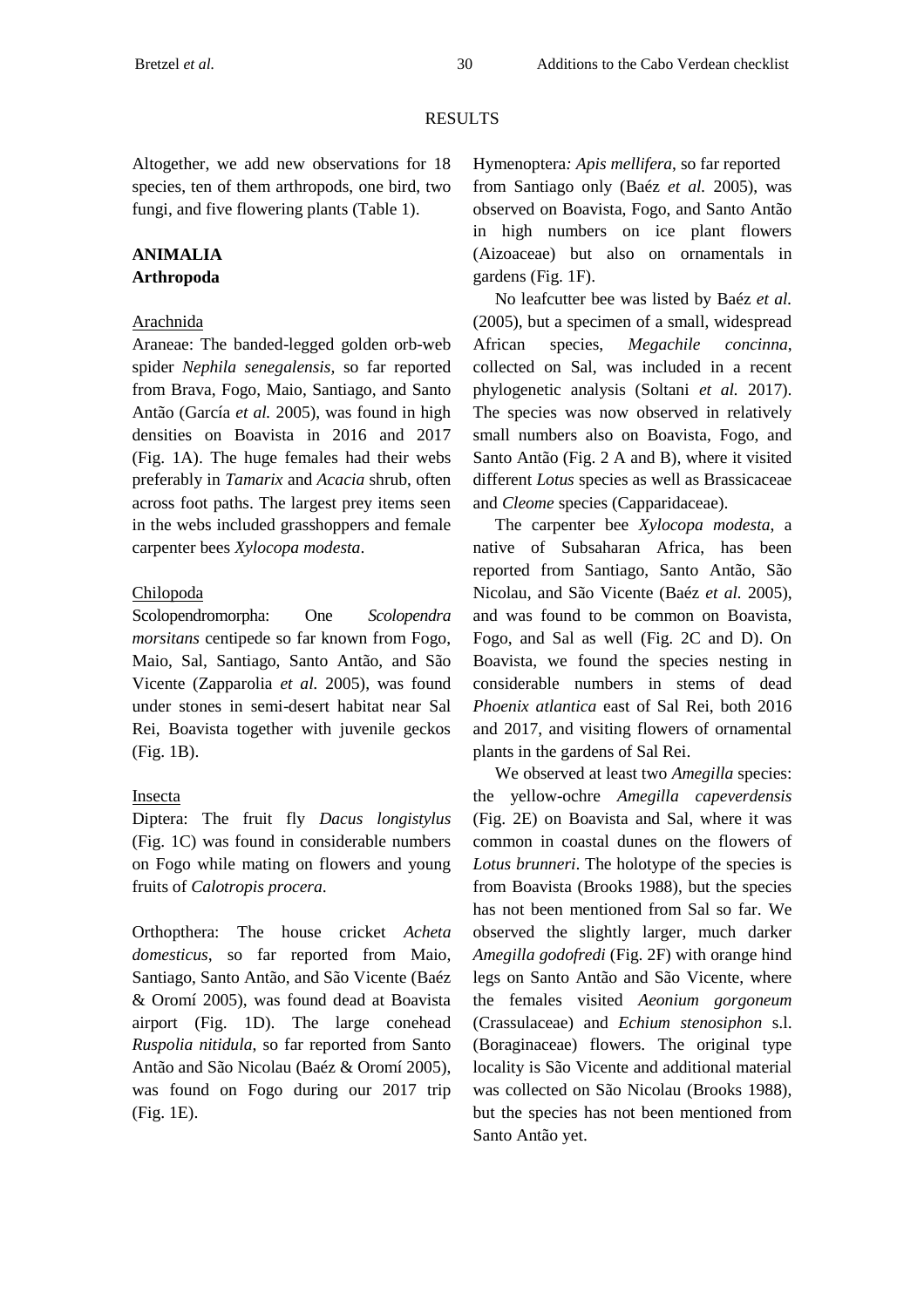| <b>Taxon</b>                                   | SA     | <b>SV</b>                | SL | <b>Br</b> | Ra | <b>SN</b> | S      | <b>BV</b>                | M                        | <b>ST</b>                | $\mathbf F$ | $\, {\bf B}$ |
|------------------------------------------------|--------|--------------------------|----|-----------|----|-----------|--------|--------------------------|--------------------------|--------------------------|-------------|--------------|
| Acheta domesticus (L.)                         |        | $\bullet$                |    |           |    |           |        | $\ast$                   | $\bullet$                |                          |             |              |
| Amegilla capeverdensis Brooks                  |        |                          |    |           |    |           | *      | ●                        |                          |                          |             |              |
| Amegilla godofredi (Sichel)                    | *      |                          |    |           |    |           |        |                          |                          |                          |             |              |
| Apis mellifera L.                              | $\ast$ |                          |    |           |    |           |        | $\ast$                   |                          |                          | $\ast$      |              |
| Ceratophyllum demersum L.                      | $\ast$ |                          |    |           |    |           |        |                          |                          |                          |             |              |
| Cucumis dipsaceus Ehrenb. ex Spach             | $\ast$ | $\ast$                   |    |           |    |           |        |                          |                          | $\ast$                   | ∗           |              |
| Cucumis melo L. ssp. meloides Endl & H.Schaef. |        |                          |    |           |    |           | *      | $\ast$                   |                          |                          |             |              |
| Dacus longistylus Wiedemann                    |        | $\overline{\phantom{a}}$ |    |           |    |           |        | $\overline{\phantom{a}}$ | $\overline{\phantom{a}}$ | $\overline{\phantom{a}}$ | *           |              |
| Gallinago gallinago (L.)                       | ∗      |                          |    |           |    |           |        |                          |                          |                          |             |              |
| Megachile concinna Smith                       | *      |                          |    |           |    |           |        | $\ast$                   |                          |                          | *           |              |
| Nephila senegalensis (Walckenaer)              |        |                          |    |           |    |           |        | $\ast$                   |                          |                          |             |              |
| Oxalis corniculata L.                          |        |                          |    |           |    |           |        | $\ast$                   |                          |                          |             |              |
| Oxalis latifolia Kunth                         | *      |                          |    |           |    |           |        |                          |                          |                          |             |              |
| Pisolithus tinctorius (Pers.) Coker & Couch    |        |                          |    |           |    |           |        |                          |                          |                          |             |              |
| Podaxis pistillaris (L.) Fr.                   |        |                          |    |           |    |           |        | $\ast$                   |                          |                          |             |              |
| Ruspolia nitidula (Scopoli)                    |        |                          |    |           |    |           |        |                          |                          |                          | *           |              |
| Scolopendra morsitans L.                       |        |                          |    |           |    |           |        | $\ast$                   |                          |                          |             |              |
| Xylocopa modesta F. Smith                      |        |                          |    |           |    |           | $\ast$ | $\ast$                   |                          |                          | $\ast$      |              |

Table 1. New records (\*) and previously known distribution ( $\bullet$ ) for the 18 discussed taxa in alphabetical order per island (SA, Santo Antão; SV, São Vicente; SL, Santa Luzia; Br, Branco; Ra, Raso; SN, São Nicolau; S, Sal; BV, Boavista; M, Maio; ST, Santiago; F, Fogo; B, Brava).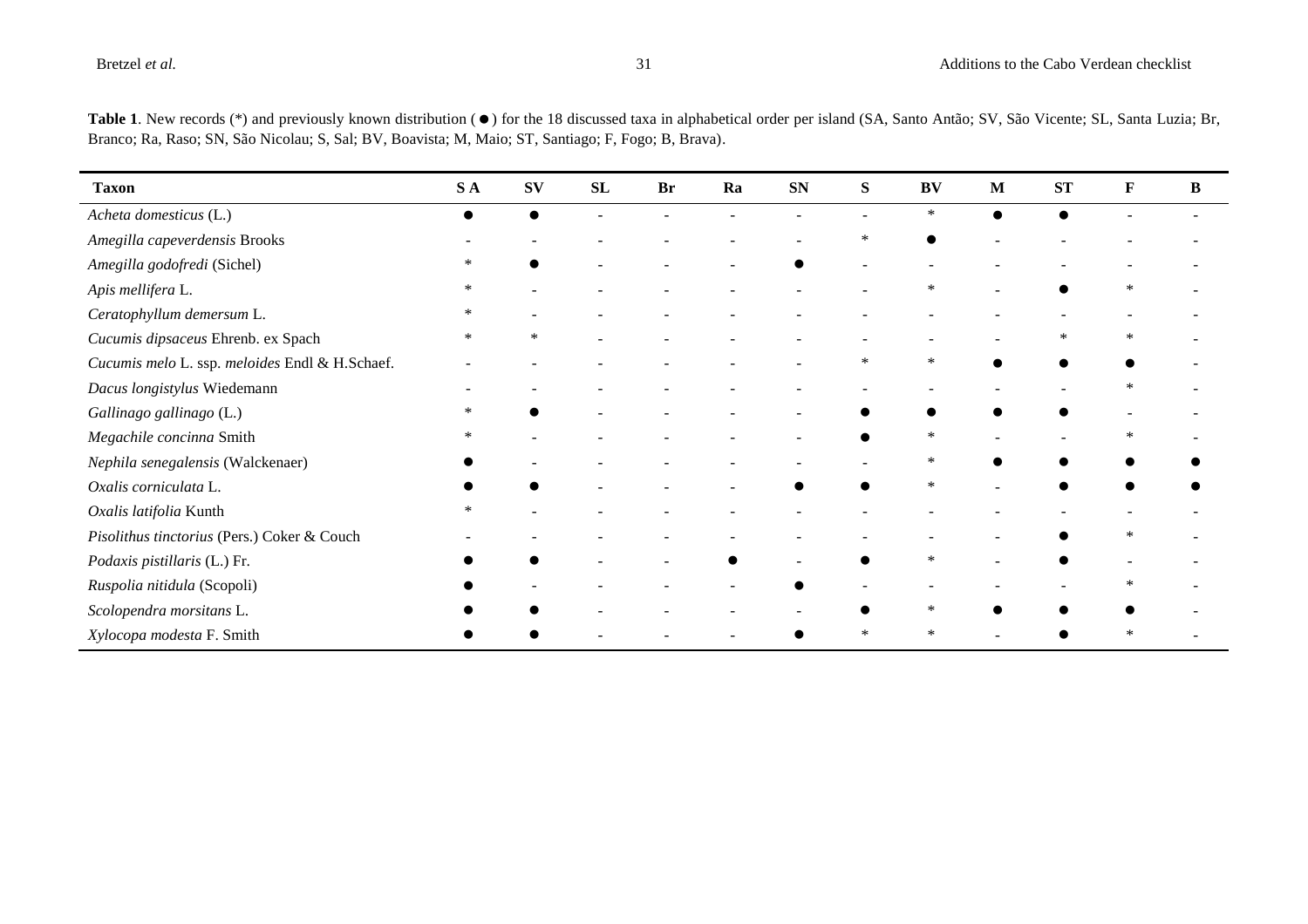

**Fig. 1**. Arthropods of Cabo Verde. **A)** *Nephila senegalensis*, female, near Rabil (Boavista), October 2016 (photo by H. Schaefer); **B)** *Scolopendra morsitans* near shipwreck of Santa Maria in the Northeast of Boavista, October 2017 (photo by H. Schaefer); **C)** *Dacus longistylus*, female (top) and male (below) on flowers of *Calotropis procera* (Apocynaceae) near São Filipe (Fogo), October 2017 (photo by H. Schaefer); **D)** *Acheta domesticus*, female, found dead at Boavista airport, October 2017 (photo by J. Bretzel); **E)** *Ruspolia nitidula*, near Mosteiros (Fogo), October 2017 (photo by J. Bretzel); **F)** *Apis mellifera*, near Ponta do Sol (Santo Antão), October 2017 (photo by J. A. Weissmann); all scale bars correspond to 5 mm.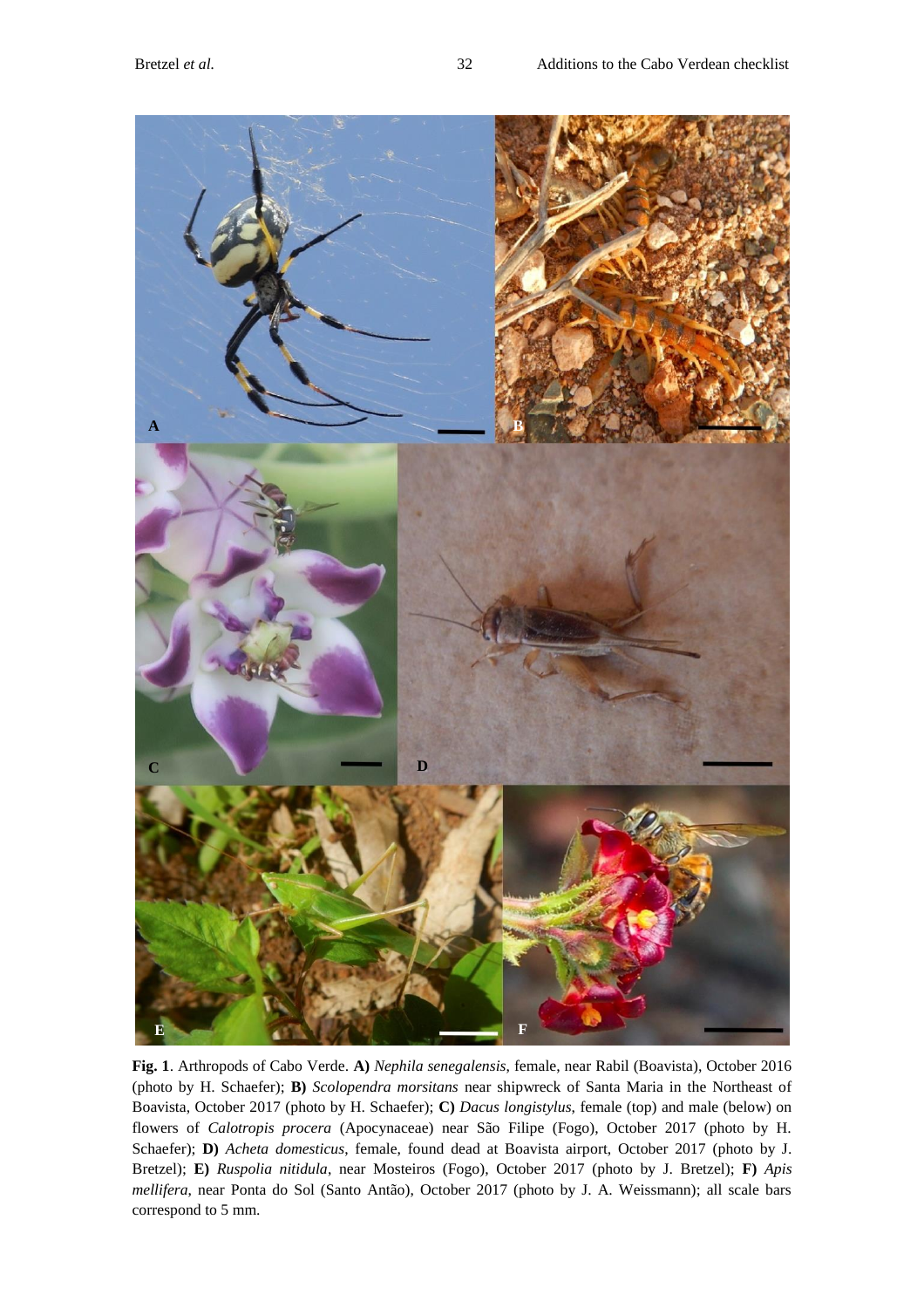

**Fig. 2**. Wild bees of Cabo Verde (photos in B, E and F by J. A. Weissmann and the others by H. Schaefer). **A)** *Megachile concinna* female visiting flowers of *Cleome viscosa*, Capparidaceae, near Sal Rei (Boavista), October 2016; **B)** *Megachile concinna* male on flowers of the endemic *Heliotropium ramosissimum*, Boraginaceae, Sal Rei (Boavista), October 2017; **C)** *Xylocopa modesta* female on flowers of *Grewia villosa*, Malvaceae, near Sal Rei (Boavista), October 2016; **D)** *Xylocopa modesta* male on flowers of the endemic *Lotus brunneri*, Fabaceae, Sal Rei (Boavista), October 2016; **E)** *Amegilla capeverdensis*, Sal Rei (Boavista), October 2017; **F)** *Amegilla godofredi* visiting flowers of the endemic *Echium stenosiphon*, Boraginaceae, Paúl valley (Santo Antão), October 2017; all scale bars correspond to 5 mm.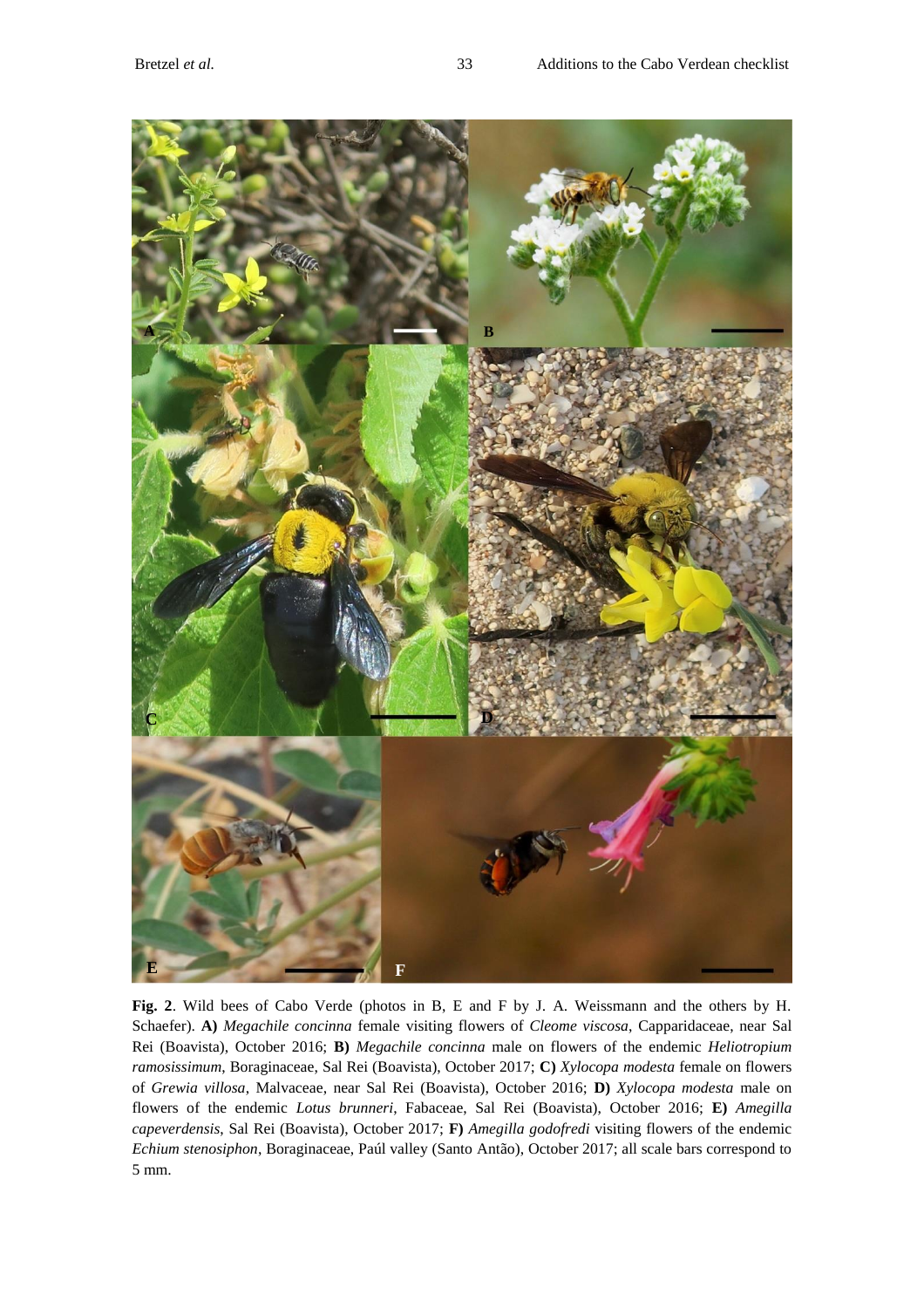# **Aves**

Charadriiformes: One individual of the common snipe *Gallinago gallinago* flew off a small riverbed in Ribeira de Paúl, Santo Antão, October 2017. The species was mentioned by Garcia-del-Rey (2011) as visitor to Boavista, Sal, Maio, Santiago, and São Vicente.

Pelecaniformes: An immature individual of the purple heron *Ardea purpurea,* possibly ssp. *bournei* due to its pale plumage, was observed at the sewage pond of the desalination plant of the 'Riu Touareg' Hotel in the south of Boavista near Praia de Santa Mónica in 2017.

Accipitriformes: An individual of the black kite *Milvus migrans* was observed at João Galego, Boavista in 2016 and at Monte Barro, Fogo in 2017.

# **FUNGI Basidiomycetes**

Boletales: The dead man's foot fungus *Pisolithus tinctorius*, so far reported only from Santiago (Baudet 2005) was found in *Eucalyptus globulus* and *Pinus canariensis* plantations in the northeastern part of Fogo (Fig. 3A).

Agaricales: The puffball fungus *Podaxis pistillaris*, so far reported from Raso, Sal, Santiago, Santo Antão, and São Vicente (Baudet 2005), was found in considerable numbers on Boavista in October 2016 and less common in 2017, especially in the surroundings of Sal Rei, where it seems to grow preferably in areas with dog or donkey faeces (Fig. 3B).

# **PLANTS Angiosperms**

Ceratophyllales: *Ceratophyllum demersum* (Ceratophyllaceae), was found growing in small amounts in Ribeira do Paúl, Santo Antão (Fig. 3C).

Cucurbitales: A conspicuous representative of the gourd family *Cucumis dipsaceus* (Cucurbitaceae), which had not been included in the checklist (Sánchez-Pinto *et al.* 2005), was found in 2016 on Santiago, and in 2017 on Santo Antão, on disturbed ground at the southern margin of Ponta do Sol. It was also found on Fogo, at the western margin of the capital São Filipe (Fig. 3D). Another wild melon (Cucurbitaceae) was found on Boavista and Sal in 2016 and 2017, *Cucumis melo* ssp. *meloides* (Fig. 3E). This taxon was previously reported from Fogo, Maio, and Santiago (Sánchez-Pinto *et al.* 2005 [as *C. melo* L]).

Oxalidales: *Oxalis latifolia* (Oxalidaceae), a widespread field weed of South African origin was found growing along a path in fields on Santo Antão, Ribeira do Paúl, in 2017 (Fig. 3F). This is the first record of that species for Cabo Verde (Sánchez-Pinto *et al.* 2005). The related, also weedy *Oxalis corniculata*, already known from Brava, Fogo, Sal, Santiago, Santo Antão, São Nicolau, and São Vicente (Sánchez-Pinto *et al.* 2005), was found on Boavista in 2016 and 2017 (Fig. 3G).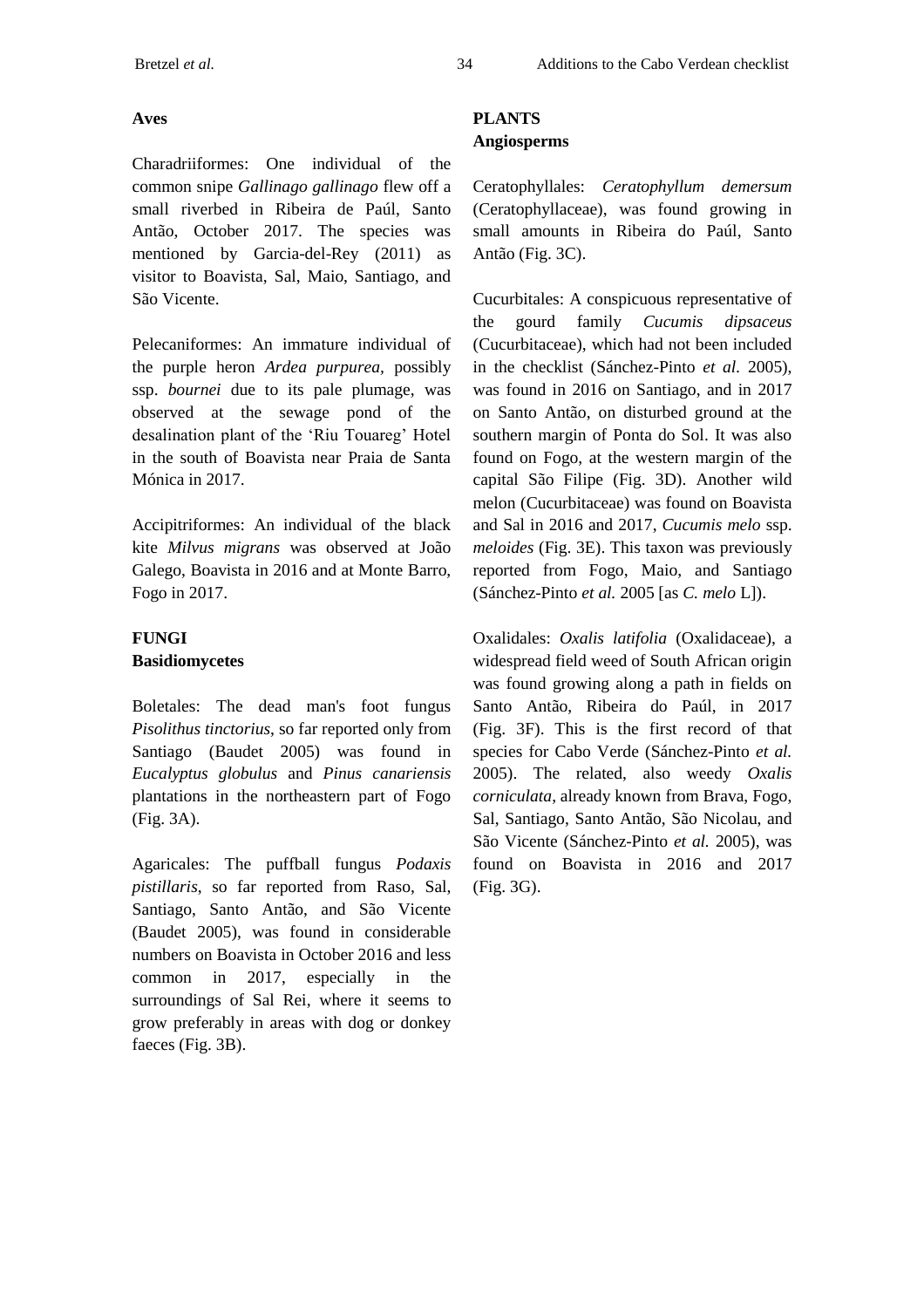

**Fig. 3.** Fungi and flowering plants of Cabo Verde (all photos by H. Schaefer, except the penultimate by V. Rupprecht). **A)** *Pisolithus tinctorius*, Monte Velha (Fogo), October 2017; **B)** *Podaxis pistillaris*, Sal Rei (Boavista), October 2016; **C)** *Ceratophyllum demersum*, dry plant taken from small artificial reservoir in Paúl valley (Santo Antão), October 2017; **D)** *Cucumis dipsaceus*, Ponta do Sol (Santo Antão), October 2017; **E)** *Cucumis melo meloides*, near Sal Rei (Boavista), October 2016; **F)** *Oxalis latifolia*, field weed in Paúl valley (Santo Antão), October 2017; **G)** *Oxalis corniculata*, roadside weed in Sal Rei (Boavista), October 2016; scale bars in A, B, D correspond to 5 cm, and in C, E, F, G to 1 cm.

### DISCUSSION

Most of our new records are for Boavista (nine species), but Fogo and Santo Antão come very close with seven new records each, whereas our short visits to Sal and São Vicente resulted in only three and zero additions, respectively. It is thus likely that this just reflects the time spent on each of these islands.

None of the 18 records we report is really surprising, as they mostly represent range expansions of species within Cabo Verde and not new colonisations from the continent.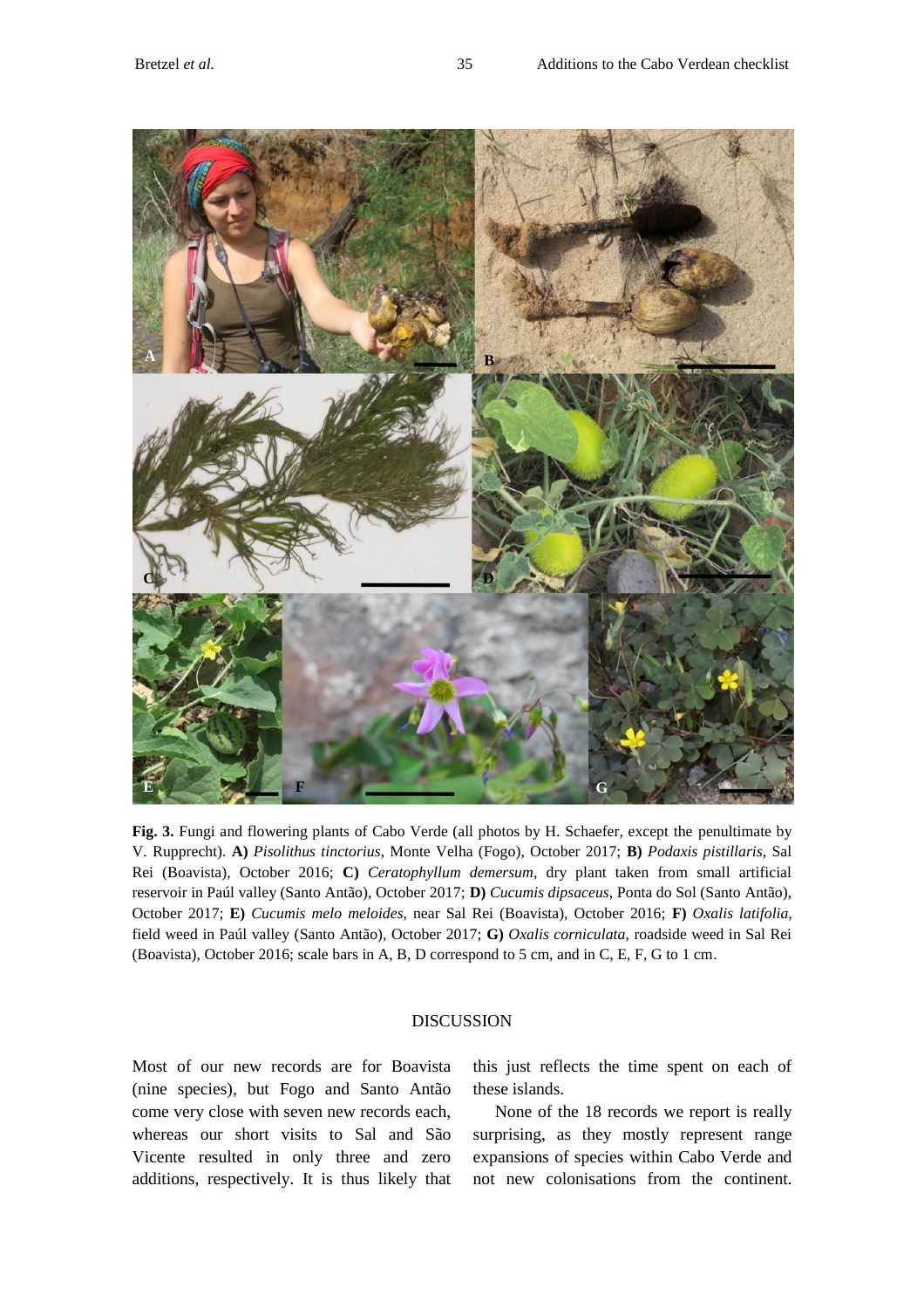The large conehead *Ruspolia nitidula*, for example, is a widespread grasshopper species known from Southern Europe, Asia, and Northern Africa, including the Canary Islands (Hochkirch *et al.* 2016) that now seems to be expanding in Cabo Verde. Despite several recent studies (e.g. Pauly *et al.* 2002, Straka & Engel 2012, Weissmann *et al.* 2017), the bee fauna of Macaronesia and especially of Cabo Verde is still incompletely known. So far, 21 bee species have been reported from Cabo Verde (Weissmann *et al.* 2017), including the honeybee, *Apis mellifera*, which according to locals, is not kept in bee hives, so most likely represents wild or feral colonies. Compared to other Macaronesian archipelagos, this diversity is quite similar to Madeira and the Azores, but much lower than in the Canaries. It is therefore expected that bees make up such a big proportion of our new records.

Our bird observations suggest follow-up fieldwork: snipe might have a small breeding population on Santo Antão, black kite might breed on Boavista, and the pale purple heron on Boavista could have been from the endemic Santiago population.

The few new colonisations we observed are the fruit fly *Dacus longistylus* and the flowering plants *Ceratophyllum demersum*, *Cucumis dipsaceus*, and *Oxalis latifolia*, all four supposedly new records for Cabo Verde (see Arechavaleta *et al.* 2005). The latter two species were most likely introduced unintentionally as contamination of soil or seeds. Both are weedy in tropical and subtropical areas worldwide and will probably spread throughout the archipelago within a few years' time. *Cucumis dipsaceus* was also found on São Vicente (R. Vasconcelos, pers.

comm). *Dacus longistylus* is a different case: it is widely distributed throughout Northern Africa and Arabia and was recently discovered on *Calotropis* plants in Morocco (El Harym & Belqat 2017). No species of the genus *Dacus* was so far reported from Cabo Verde (Baéz & García 2005). It has been tested as a biocontrol agent to limit the spread of toxic *Calotropis procera* shrubs (Dhileepan 2014) and it seems possible that the flies we found on Fogo go back to such an intentional release, but we could not find any official confirmation of such biocontrol attempts. The rigid hornwort *Ceratophyllum demersum* (Ceratophyllaceae) is an almost cosmopolitan inhabitant of ponds and quiet streams. It grew in a place where the stream has been turned into a small artificial water reservoir. This is also the site where the first freshwater fish record of the archipelago *Poecilia reticulata* Peters has recently been found (Lucek & Lemoine 2012). We can confirm a healthy *Poecilia* population, which seemed to have grown since its first discovery in 2012. Whether the hornwort plants have been introduced on purpose together with the fish is unknown, a natural dispersal from the African mainland to Santo Antão attached to feet or plumage of water birds would be possible, but has not been documented so far for any of the few water plant species of Cabo Verde.

*Cucumis melo* ssp. *meloides* is the wild ancestor of African melon landraces cultivated in Sudan and possibly West Africa (Endl *et al.* 2018). Whether the Cabo Verde plants represent an indigenous population or more recent accidental introductions from the West African mainland remains to be studied with population genetics methods.

## CONCLUDING REMARKS

We conclude that despite all the recent efforts, many taxonomic terrestrial groups of Cabo Verde still need a lot more fieldwork to achieve a reliable and comprehensive checklist, which is crucial not only for

conservation and management within the islands but also for macroecological and evolutionary studies which compare species numbers of islands worldwide.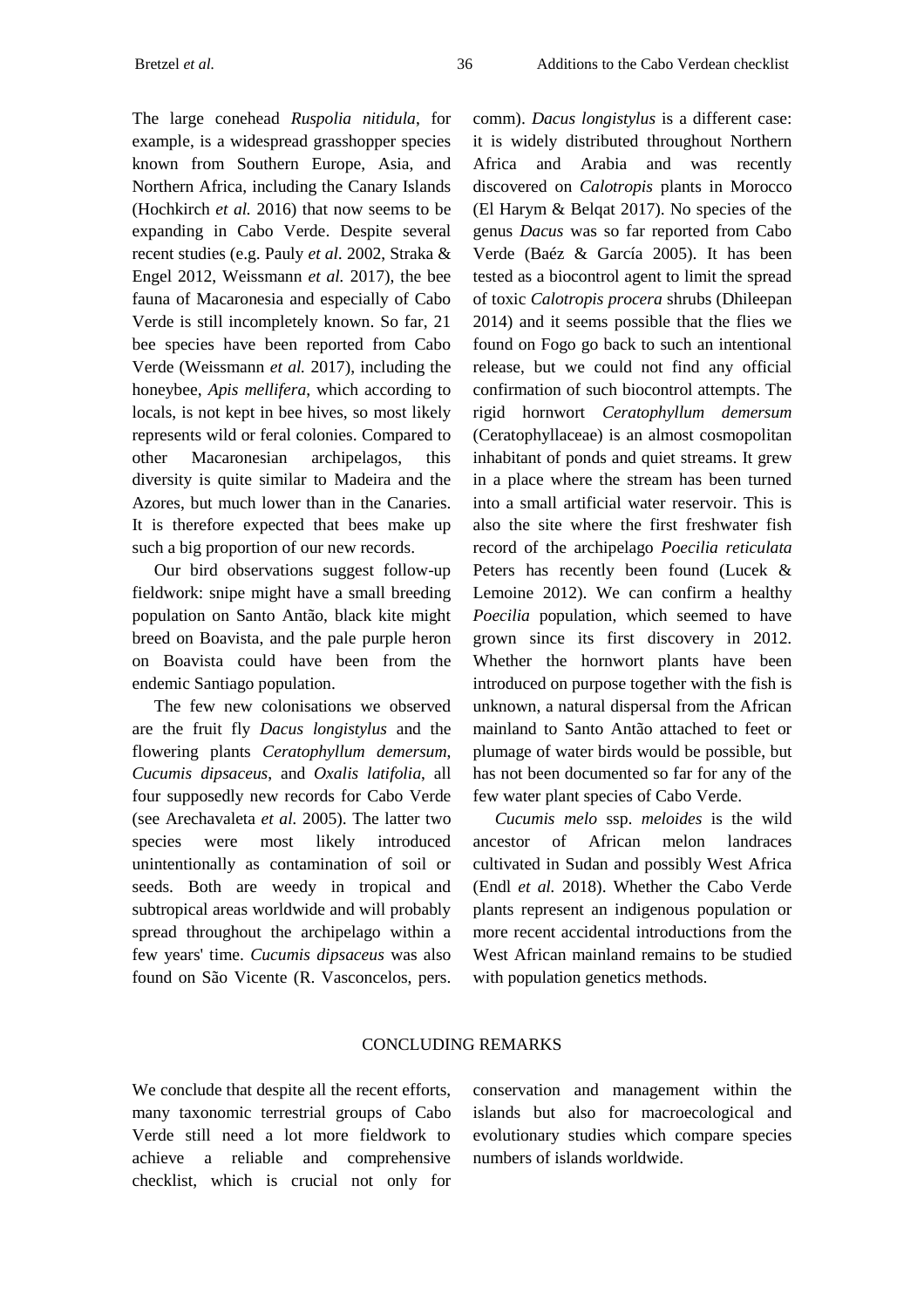#### ACKNOWLEDGEMENTS

We are grateful to all the people of Cabo Verde who helped us during our trips. Financial support for the student trip in 2017

was provided by 'Studienfakultät Biologie' and 'Studienfakultät Landschaft' of the Technical University of Munich.

#### **REFERENCES**

- Arechavaleta, M., Zurita, N., Marrero, M.C. & Martín, J.L. (Eds) (2005) *Lista preliminar de especies silvestres de Cabo Verde (hongos, plantas y animales terrestres)*. Consejería de Medio Ambiente y Ordenación Territorial, Gobierno de Canarias, La Laguna, Santa Cruz de Tenerife, Spain, 155 pp.
- Baéz, M. & García, A. (2005) Diptera. *In*: Arechavaleta, M., Zurita, N., Marrero, M.C. & Martín, J.L., (Eds) *Lista preliminar de especies silvestres de Cabo Verde (hongos, plantas y animales terrestres).* Consejería de Medio Ambiente y Ordenación Territorial, Gobierno de Canarias, La Laguna, Santa Cruz de Tenerife, Spain, pp. 90–96.
- Baéz, M. & Oromí, P. (2005) Arthropoda. *In*: Arechavaleta, M., Zurita, N., Marrero, M.C. & Martín, J.L., (Eds) *Lista preliminar de especies silvestres de Cabo Verde (hongos, plantas y animales terrestres).* Consejería de Medio Ambiente y Ordenación Territorial, Gobierno de Canarias, La Laguna, Santa Cruz de Tenerife, Spain, pp. 60–100.
- Baéz, M., García, A. & Koponen, M. (2005) Hymenoptera. *In*: Arechavaleta, M., Zurita, N., Marrero, M.C. & Martín, J.L., (Eds) *Lista preliminar de especies silvestres de Cabo Verde (hongos, plantas y animales terrestres).*  Consejería de Medio Ambiente y Ordenación Territorial, Gobierno de Canarias, La Laguna, Santa Cruz de Tenerife, Spain, pp. 96–100.
- Baudet, A.B. (2005) Fungi. *In*: Arechavaleta, M., Zurita, N., Marrero, M.C. & Martín, J.L., (Eds) *Lista preliminar de especies silvestres de Cabo Verde (hongos, plantas y animales terrestres).*  Consejería de Medio Ambiente y Ordenación Territorial, Gobierno de Canarias, La Laguna, Santa Cruz de Tenerife, Spain, pp. 23–26.
- Borges, P.A.V., Costa, A., Cunha, R., Gabriel, R., Gonçalves, V., Martins, A.F., Melo, I., Parente, M., Raposeiro, P., Rodrigues, P., Santos, R.S., Silva, L., Vieira, P. & Vieira, V. (Eds.) (2010) *A list of the terrestrial and marine biota from*

*the Azores*. Princípia, Cascais, Portugal, 432 pp.

- Brooks, R.W. (1988) Systematics and phylogeny of the anthophorine bees (Hymenoptera: Anthophoridae; Anthophorini). *University of Kansas Science Bulletin*, 53, 437–575.
- Dhileepan, K. (2014) Prospects for the classical biological control of *Calotropis procera* (Apocynaceae) using coevolved insects. *Biocontrol Science and Technology* 24, 977– 998.
- El Harym, Y. & Belqat, B. (2017) First checklist of the fruit flies of Morocco, including new records (Diptera, Tephritidae). *ZooKey*s, 702, 137–171.
- Endl, J., Achigan-Dako, E.G., Pandey, A.K., Monforte, A.J., Pico, B. & Schaefer, H. (2018) Repeated domestication of melon (*Cucumis melo*) in Africa and Asia and a new close relative from India. *American Journal of Botany*, 105, 1662–1671.
- García, A., Macías, N.E. & Oromí, P. (2005) Araneae. *In*: Arechavaleta, M., Zurita, N., Marrero, M.C. & Martín, J.L., (Eds) *Lista preliminar de especies silvestres de Cabo Verde (hongos, plantas y animales terrestres)*. Consejería de Medio Ambiente y Ordenación Territorial, Gobierno de Canarias, La Laguna, Santa Cruz de Tenerife, Spain, pp. 62–64.
- Garcia-del-Rey, E. (2011) *Field Guide to the Birds of Macaronesia. Azores, Madeira, Canary Islands, Cape Verde*. Lynx Edicions, Bellaterra, Barcelona, Spain, 341 pp.
- Hazevoet, C.J. (1995) The birds of the Cape Verde islands. *British Ornithologists' Union Check List*, 13, 1–192.
- Hochkirch, A., Willemse, L.P.M., Szovenyi, G., Rutschmann, F., Presa, J.J., Kristin, A., Kleukers, R. & Chobanov, D.P. (2016) *Ruspolia nitidula*. The IUCN Red List of Threatened Species 2016: e.T68468487A74624078. [Downloaded on 13 July 2018]